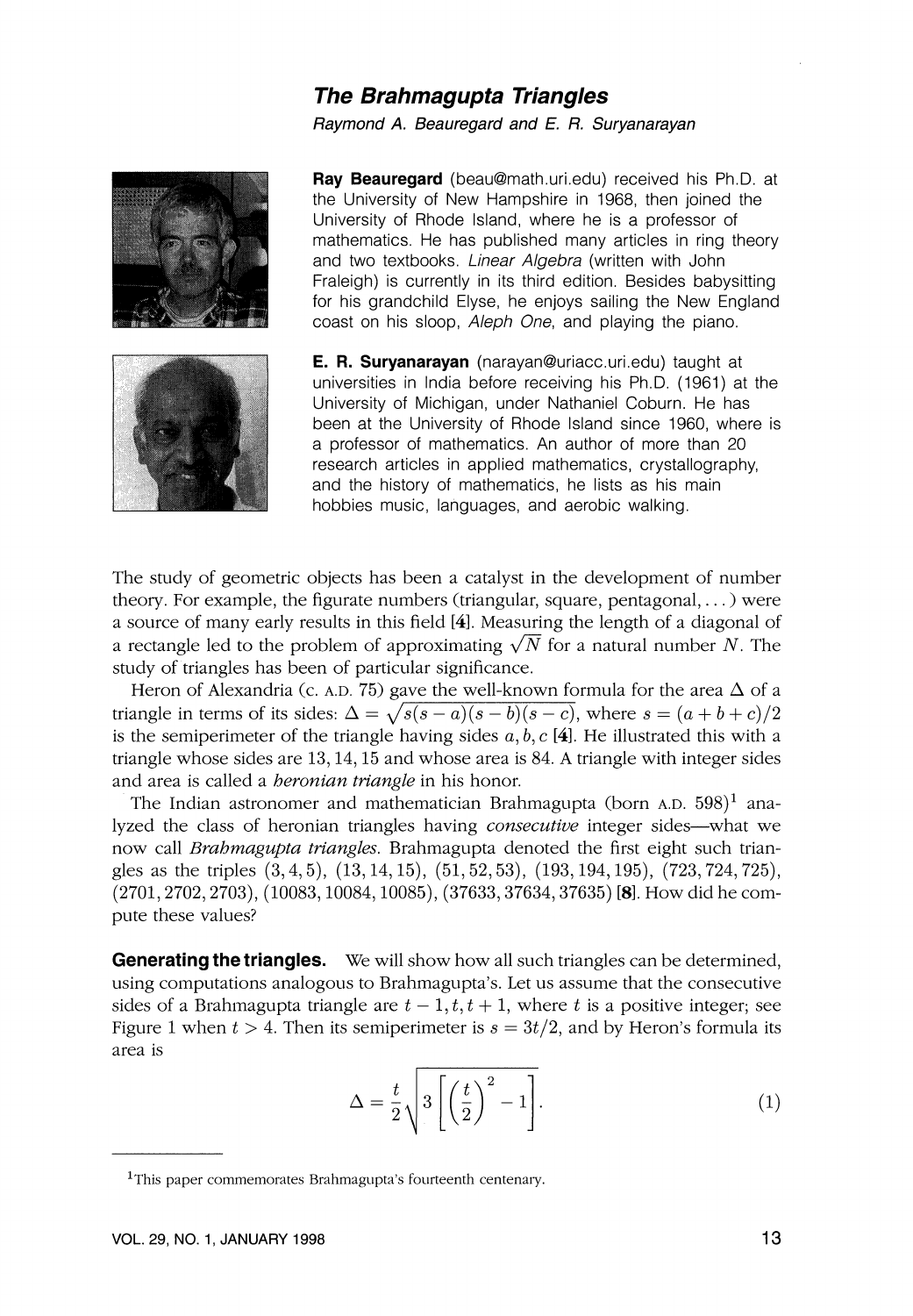

Figure 1. A Brahmagupta triangle.

When we impose the additional condition that  $\Delta$  must also be an integer, then the base *t* of the triangle must be even and the altitude *a* of the triangle must be an integer multiple of 3. To see this, write (1) as  $16\Delta^2 = 3t^2 (t^2 - 4)$ . Since  $\Delta = at/2$ , this equation reduces to

$$
4a^2 = 3(t^2 - 4).
$$
 (2)

If  $t$  were odd then the factors on the right side of  $(2)$  would all be odd, and this is not possible. Thus *t* is even and we may write  $t = 2x$  (where *x* is an integer). The area of the triangle in Figure 1 is then  $\Delta = ax$ , and it follows that a is a rational number. But

$$
a^2 = 3(x^2 - 1),
$$
\n(3)

which is an integer, so a itself must be an integer and hence a multiple of 3. Writing  $a = 3y$ , we reduce (3) to the so-called *Pell equation* 

$$
x^2 - 3y^2 = 1.\t\t(4)
$$

Although the (integer) solutions to the Pell equation are well known, we will derive them easily using matrix methods. Equation *(4)* can be expressed by the requirement that the matrix  $B = \begin{bmatrix} x & y \ 3y & x \end{bmatrix}$  be unimodular (that is, det  $B = 1$ ). Let  $x_1 = 2$  and  $y_1 = 1$ , since these values describe the first Brahmagupta triangle-and provide the first positive solution to  $(4)$ . If we define  $x_n$  and  $y_n$  by

$$
\begin{bmatrix} x_1 & y_1 \\ 3y_1 & x_1 \end{bmatrix}^n = \begin{bmatrix} x_n & y_n \\ 3y_n & x_n \end{bmatrix}, \qquad \text{for} \quad n = 0, 1, 2, \dots,\tag{5}
$$

then unimodularity shows that  $x_n$  and  $y_n$  satisfy (4).'(We take  $B^0$  to be the identity matrix, so that  $x_0 = 1$  and  $y_0 = 0$ .)

Working with (5) and the values  $x_1 = 2$  and  $y_1 = 1$ , we obtain the following recurrence relations:

$$
x_{n+1} = 2x_n + 3y_n
$$
,  $y_{n+1} = 2y_n + x_n$ , for  $n = 1, 2, 3, ...$ 

Eliminating  $y_n$  from these two equations yields  $2x_{n+1} - 3y_{n+1} = x_n$ , or  $3y_n = x_n$  $2x_n - x_{n-1}$ . Similarly, eliminating  $x_n$  yields  $x_n = 2y_n - y_{n-1}$ . Substituting these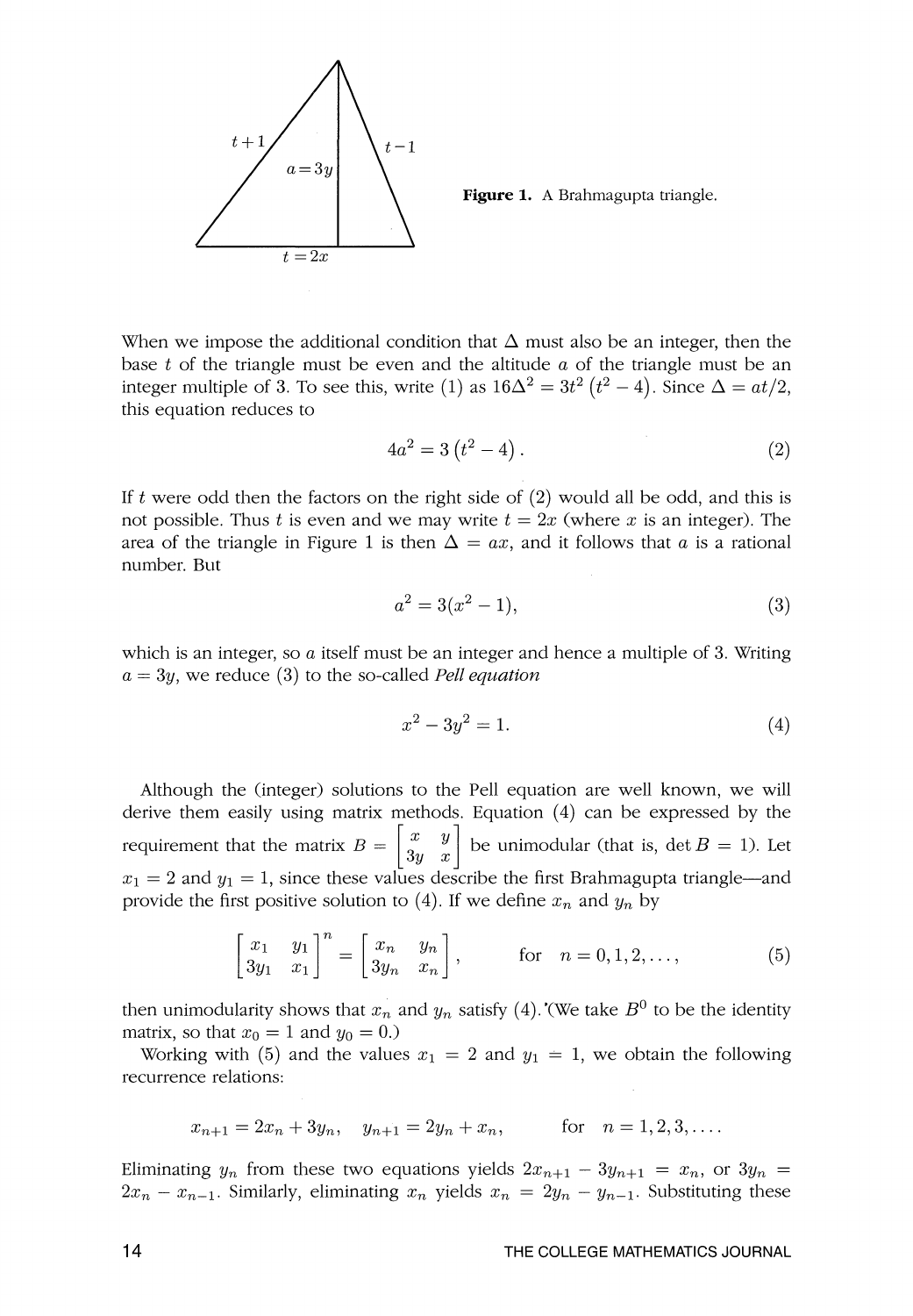expressions into the recurrence relations, we find that  $x_n$  and  $y_n$  satisfy the difference equations

$$
x_{n+1} = 4x_n - x_{n-1} \quad y_{n+1} = 4y_n - y_{n-1}.
$$
 (6)

These formulas were obtained by Aubry in 1911 *[4,*p. *2001.* In 1879 Hoppe had obtained similar results while working with triangles with integer area whose sides form an arithmetic progression (see **[21** for an analysis of these triangles). Thus we obtain the sequences

$$
x_n = 2, 7, 26, 97, \dots, \quad y_n = 1, 4, 15, 56, \dots
$$

Diagonalizing the matrix  $B$  yields

$$
\begin{bmatrix} x & y \\ 3y & x \end{bmatrix} = \begin{bmatrix} \sqrt{\frac{1}{2}} & \sqrt{\frac{1}{2}} \\ \sqrt{\frac{3}{2}} & -\sqrt{\frac{3}{2}} \end{bmatrix} \begin{bmatrix} x + y\sqrt{3} & 0 \\ 0 & x - y\sqrt{3} \end{bmatrix} \begin{bmatrix} \sqrt{\frac{1}{2}} & \sqrt{\frac{1}{6}} \\ \sqrt{\frac{1}{2}} & -\sqrt{\frac{1}{6}} \end{bmatrix}.
$$

Computation with (5) and the values  $x_1 = 2$  and  $y_1 = 1$  then gives the closed forms

$$
x_n = \frac{1}{2} \left[ \left( 2 + \sqrt{3} \right)^n + \left( 2 - \sqrt{3} \right)^n \right], \qquad y_n = \frac{1}{\sqrt{12}} \left[ \left( 2 + \sqrt{3} \right)^n - \left( 2 - \sqrt{3} \right)^n \right].
$$

Note that  $x_n + \sqrt{3}y_n = (x_1 + \sqrt{3}y_1)^n$ .

## **Properties of the Brahmagupta triangles.** The sequences

$$
2x_n = 4, 14, 52, 194, \dots, \quad 3y_n = 3, 12, 45, 168, \dots
$$

give the even side and the altitude, respectively, for the successive Brahmagupta triangles. The *n*th triangle has sides  $2x_n$ ,  $2x_n - 1$ ,  $2x_n + 1$ ; semiperimeter  $s = 3x_n$ ; and area  $\Delta = 3x_ny_n$ .

What is the length of the base segment MA from the median point M to the altitude point A as shown in Figure *2?* The smaller right triangle has base length equal to the square root of

$$
(2xn - 1)2 - 9yn2 = (2xn - 1)2 - 3(xn2 - 1) = (xn - 2)2.
$$

Since the base of the *n*th Brahmagupta triangle is  $2x_n$ , the segment MA measures 2 (for any  $n$ )!



**Figure** *2.* The nth Brahmagupta triangle.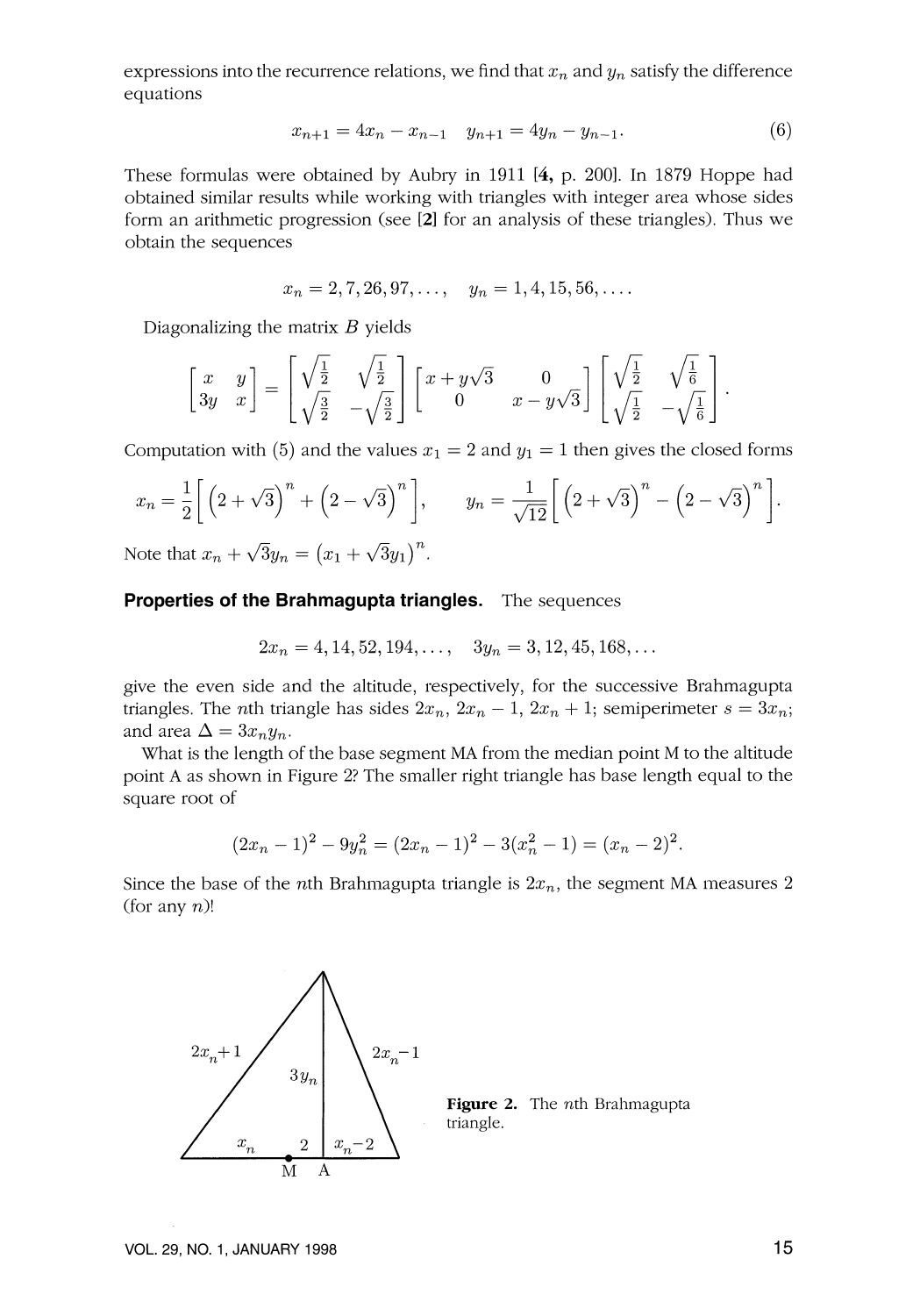We know that the area and altitude of the *n*th Brahmagupta triangle are integers. Many other terms associated with this triangle are rational numbers, including the altitudes extending from the other two sides, the radii of the circumcircle and the three excircles, the tangents of the vertex angles, and the radius of the associated 9-point circle [31, **[61.** 

**Properties of**  $x_n$  **and**  $y_n$ **.** The sequences  $x_n$  and  $y_n$  have some interesting properties as well. For example, it can be shown that if *m* divides *n*, then  $x_m$  and  $y_m$ divide  $y_n$ . There is a nice analogy with the Fibonacci sequence  $F_n$  and the Lucas sequence  $L_n$ . Recall that if  $F(t)$  and  $L(t)$  are the generating functions of  $F_n$  and  $L_n/n$ , so that

$$
F(t) = \sum_{n=1}^{\infty} F_n t^n, \quad L(t) = \sum_{n=1}^{\infty} \frac{L_n}{n} t^n,
$$

then  $F(t) = e^{L(t)}$  [5]. Similarly, if  $X(t)$  and  $Y(t)$  are the generating functions of  $x_n/n$  and  $y_n$ , then  $Y(t) = te^{2X(t)}$ . These and other properties of such sequences are discussed in **[71.** 

More generally, if 3 is replaced by any square-free natural number  $N$  in  $(4)$ , then the resulting sequences of integers  $x_n$  and  $y_n$  in (5) satisfy this Pell equation, and all solutions can be generated (as in the  $N = 3$  case) from the least positive solution [1]. Brahmagupta knew that the ratios  $x_n/y_n$  converge very rapidly to  $\sqrt{N}$ . In fact, the present method is a faster way to compute **[1]**. Brahmagupta knew that the ratios  $x_n/y_n$  converge very rapidly to  $\sqrt{N}$ . In fact, the present method is a faster way to compute rational approximations to  $\sqrt{N}$  than computing successive convergents of the continued fraction expansion of  $\sqrt{N}$ : to compute the nth power of a matrix one need not compute all previous powers.

Our matrix technique shows that, in general, the two terms  $x_n$  and  $y_n$  satisfy  $x_n + \sqrt{N}y_n = (x_1 + \sqrt{N}y_1)^n$ . Did Brahmagupta find the triangles with consecutive integer sides and integer area in this way? Although this matrix approach might seem foreign to Brahmagupta's approach, in fact we took our cue from his work. He had discovered that solutions to Pell's equation  $x^2 - Ny^2 = m$  obey a law of He had discovered that solutions to Pell's equation  $x^2 - Ny^2 = m$  obey a law of composition—his *samasa-bhavana*: If  $x_1^2 - Ny_1^2 = m_1$  and  $x_2^2 - Ny_2^2 = m_2$ , then composition—his *samasa-bhavana*: If  $x_1^2 - Ny_1^2 = m_1$  and  $x_2^2 - Ny_2^2 = m_2$ , then<br>the pair  $(x_1x_2 + Ny_1y_2, x_1y_2 + x_2y_1)$  satisfies  $x^2 - Ny^2 = m_1m_2$  [9]. Now if we set  $B(x,y) = \begin{bmatrix} x & y \\ Ny & x \end{bmatrix}$ , the Pell equation  $x^2 - Ny^2 = m$  becomes det  $(B(x,y)) = m$ . Since

$$
B(x_1, y_1)B(x_2, y_2) = B(x_1x_2 + Ny_1y_2, x_1y_2 + x_2y_1),
$$

the *samasa-bhauana* is equivalent to the identity

$$
\det\big(B(x_1,y_1)B(x_2,y_2)\big)=\det\big(B(x_1,y_1)\big)\cdot\det\big(B(x_2,y_2)\big).
$$

Thus, Brahmagupta's law of composition incorporates both  $2\times 2$  matrix multiplication and the multiplicative property of determinants—ideas that were not formalized until the nineteenth century!

*Acknowledgment.* We thank the referees for helpful suggestions.